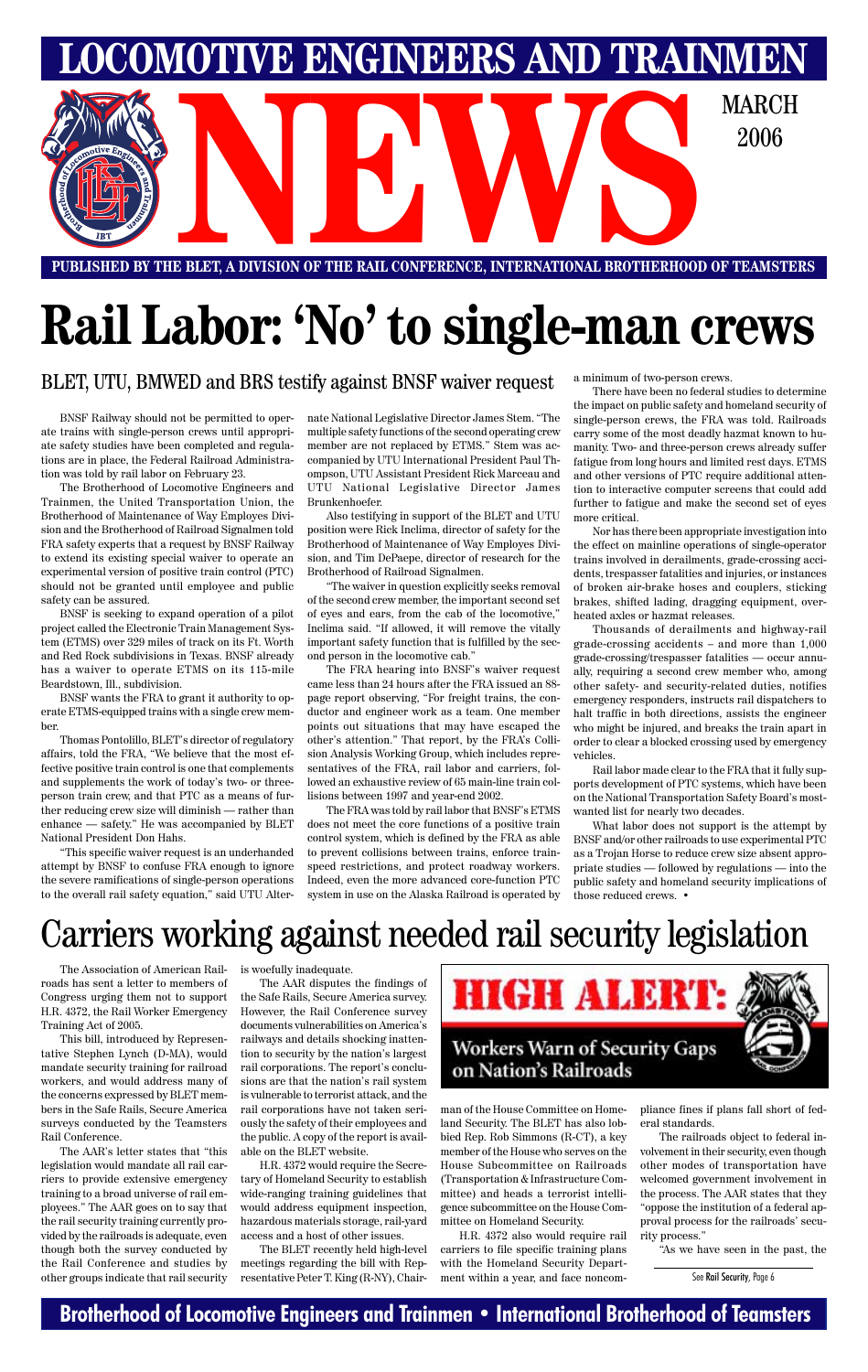### **BET NEWS**

### Greg Powell reelected to head Michigan SLB | Locomotive Engineers & Conductors

100 — F. J. Graves 116 — R. J. Julick 122 — D. J. Halifax 127 — A. G. Sandberg 171 — R. P. Lynch 184 — R. W. Conrad 193 — E. L. Bibbins Sr. 206 — B. P. Newton 267 — T. L. Gardin  $269 - A$ . F. Darragh 362 — H. L. Botts 387 — F. T. Devinney 387 — W. J. Goodacre 394 — W. H. Baldwin Jr. 421 — D. K. Burdell 578 — T. P. Contreras 582 — F. M. Boam 597 — X. L. Traylor 599 — F. D. Crayton 599 — R. Swan 607 — J. L. Voyk 683 — C. E. Scott 713 — P. F. Petersen 781 — G. E. Bennett

815 — A. A. Hewitt •

Former BLE General Secretary-Treasurer and International Vice-President James L. "Jim" Voyk, 81, died Monday, January 23, 2006 at the Cleveland Clinic following a period of declining health. Brother Voyk lived in Brewster, Ohio.

Brother Voyk was elected to the position of International Vice-President at the Fourth Quinquennial Convention in 1986. He was elected General Secretary-Treasurer by the Advisory Board in 1989 upon the retirement of John D. Rinehart.

Voyk was born in Brewster on home; two grandchildren, Alecia (Brian) Good and Christopher Voyk; a

Brother Voyk began his railroad career as a fireman on the Wheeling and Lake Erie in 1947 and was promoted to the position of locomotive engineer on the Nickel Plate Railroad in 1952. He joined BLE Division 360 (Massillon, Ohio) in 1949 and later transferred to Division 358 (Toledo, Ohio). He served as Local Chairman of Division 358 from 1958 to 1977. From 1977 until his election to the position of Vice-President in 1986, he was the General Chairman on the Norfolk & Western.

March 30, 1924 to the late Embro "Jim"

and Katherine (Gundock) Voykovich and had lived all of his life in Brewster.

He was a WWII Army Veteran, serving with the Army Aviation Engineers Battalion in the South Pacific. He was a member of St. Therese Catholic Church in Brewster, Brewster American Legion and the Croatian Lodge.

On July 29, 1950, he mar-

ried Alice Marie "Judy" Lyons. She survives. Also surviving are two sons, James (Carol Todd) Voyk, Jr. of Wakeman and Joseph Voyk of the great grandson, Tyler Good; a brother, Edward (Pat) Voyk of Canton.

Memorial contributions may be made to St. Therese Catholic Church in Brewster, Ohio, or to the American Cancer Society.

 $31 - J.$  A. Ousley 97 — J. L. Nieberline Jr.

"Brother Voyk served this organization well and with pride for many years," BLET President Don Hahs said. "I offer my condolences to his

family on behalf of all the officers, staff and members of the Brotherhood of Locomotive Engineers and Trainmen."

# **BROTHERHOOD OBITUARIES**

## Former GST Jim Voyk, 81

**As of August 31, 2005** 4 — J. H. Bensch 8 — R. C. Poland 46 — W. H. Baldwin Jr. 97 — R. Hamblin 133 — M. Johnson 156 — M. K. Benson 156 — R. V. Murphree  $174 - R$ . S. Packer 228 — J. J. Adams 228 — G. L. Burt  $228 - H$ . C. Harshner  $228 - G$ . W. Jensen 228 — L. F. Johnson  $228$  — A. A. Parker 228 — V. Robbins 228 — S. D. Smith  $228 - D$ . W. Transtrum 238 — R. H. Edwards 239 — S. E. Osbourne 269 — N. W. Corkhill 269 — K. W. Correll 425 — C. L. Hatcher 439 — W. W. Viall  $446 - J.$  F. Marquez  $476$  – F. E. Mast 499 — A. H. Green 504 — K. L. Neil

624 — R. E. Waugh 632 — R. B. Krouse 632 — J. R. Smith 632 — G. B. Wise 695 — J. D. Aiken 766 — D. J. Richardson **As of September 30, 2005** 10 — T. Washington 32 — G. W. Leifheit 88 — R. C. Thomlison 213 — G. L. Shull 237 — C. G. Baird 238 — W. B. Pace 415 — R. J. Schulz 517 — I. G. Pettiford 622 — D. J. Luth 671 — C. J. Lamm 803 — B. I. Sammons **As of October 31, 2005** 415 — A. M. Shelley 495 — J. C. Chattom 495 — R. P. Chisum 776 — W. B. Cole 781 — C. A. Baucom

**As of November 30, 2005** 15 — D. G. Schut

28 — G. W. Posey 53 — D. Fisher 57 — J. Boggs Jr. 106 — G. L. Dutcher Jr.  $110 - C$ . L. Hopson 125 — L. D. Morris 155 — J. A. Cooper 157 — E. E. Moran 179 — D. E. Frye 298 — B. A. Deines 309 — W. E. Eason 364 — R. A. Ceasar 383 — K. E. Anderson 383 — L. T. Dykes 383 — J. M. Lawrence Jr. 435 — B. T. Billingsley  $435 - A$ . K. Gregson 439 — J. R. Blackburn 601 — H. R. Nelson 610 — C. K. Forsythe 698 — W. T. Goble 698 — K. E. Tackett 746 — G. W. Shmorhun 762 — W. G. Hyde 846 — K. G. Brown 851 — R. P. Karleskind

910 — S. Aiena Jr. 914 — A. D. Woodall

**As of December 31, 2005** 6 — D. N. Hester 20 — P. T. Wojtkowski 34 — M. C. Singleton 50 — D. R. Peterson 56 — R. D. Alt 62 — G. Y. Bailey 156 — J. W. Davis 158 — D. M. Goode 203 — M. W. Cain  $203 - A$ . L. Irby  $251$  — G. A. Harvey 269 — F. F. Tassinario 314 — J. L. Walker II 401 — D. G. McCoy 497 — H. R. Gadsden 597 — H. L. Durham 597 — M. E. Taft 857 — W. R. Johnston 858 — L. J. Blunt

#### **As of January 31, 2006**



Congratulations to Greg Powell (seated, second from left) who was reelected by acclamation as Chairman of the Michigan State Legislative Board at the First Quadrennial meeting held January 28. Other officers elected were 1st Vice Chairman Frank Battaglia (Division 1), Don Zatteau, 2nd Vice Chairman (Division 286) and Andrew Goulet, Secretary-Treasurer, Division 304.

Seated, from left: Bernard Cox, Div. 650; Chairman Powell; 1st Vice Chair Battaglia; and Ramon Hernandez, Div. 831. Standing, from left: Frank Harris, Div. 33; Dan Harris, Div. 812; S-T Goulet; Don Zatteau, Div. 286; Dave St'Amant, Div. 19; Dave Fernald, Div. 2; and Dean Selby, Div. 122.

### Mutual Protective Association 535 Griswold • Suite 1210 Detroit, MI 48226-3638 **(800) 514-0010 • (313) 962-1512 FAX: (877) 633-1910 E-MAIL: lecmpa1910@lecmpa.org WEB: www.lecmpa.org RUOY** OSITION Education Food Recreation Clothing Insurance Lodge Heat Dues Other Fumiture Obligations  $E.8C.M.P.$ *Job Protection Headquarters for Transportation Employees Since 1910*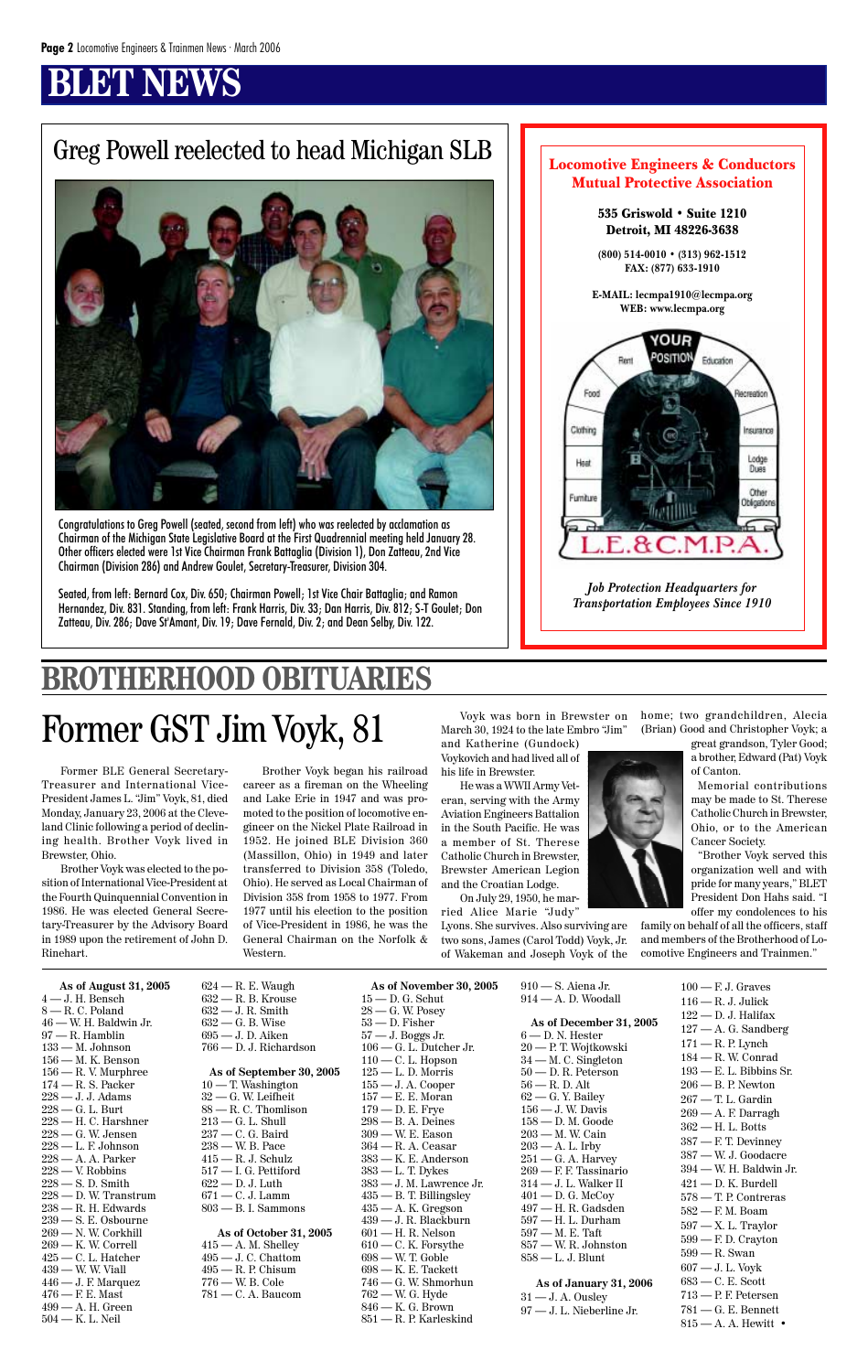### **BLET NEW**

### Burlington Northern Santa Fe Canadian National Railway



Burlington Northern Santa Fe Corporation recorded quarterly earnings of \$1.13 per diluted share, a 24-percent in-

crease over fourth-quarter 2004 earnings of \$0.91 per diluted share.

Fourth-quarter 2005 freight revenues increased \$527 million, or 18 percent, to a quarterly record of \$3.45 billion compared with 2004 fourth-quarter freight revenues of \$2.92 billion. This resulted from a 3 percent increase in units, a 6 percent increase in price and a 9 percent increase in fuel surcharges. Revenue for the fourth quarter of 2005 included fuel surcharges of \$424 million compared with \$150 million in the fourth quarter of 2004.

During the fourth quarter, BNSF experienced double-digit revenue increases in three of the Company's four business groups, as compared with the fourth quarter of 2004. For 2005, BNSF achieved operating revenues of nearly \$13 billion, a 19-percent increase over 2004. This includes double-digit increases in three of the four business groups.

CN's 2005 revenue performance was driven largely by, among other things, increased freight rates, an important part of which was due to a higher fuel surcharge resulting from increases in crude oil prices. •



BNSF's quarterly operating ratio improved to 76.8 percent. •

CN reported its financial and operating results for the fourth quarter and year ended Dec. 31, 2005. Fourth-quarter 2005 financial highlights include: Diluted earnings per share of C\$1.56, an increase of 21 percent over diluted

fourth-quarter 2004 EPS; Net income of C\$430 million, up 14 percent; Operating income of C\$720 million, an increase of 19 percent; Record fourth-quarter operating ratio of 61.8 percent, a 3.2-percentage point improvement over the yearearlier quarter; and Record full-year 2005 free cash flow of C\$1.3 billion.

Revenues for the fourth quarter of 2005 increased nine percent over fourthquarter 2004 to C\$1,886 million, with intermodal, metals and minerals, and automotive commodity groups registering double-digit revenue gains. Forest products, petroleum and chemicals, coal, and grain and fertilizers revenues also improved.

Canadian Pacific Railway reported that strong revenue growth propelled net income to a record \$543 million, a 32 percent increase over 2004. Net income in 2005 included a \$72-million after-tax decline

in foreign exchange gains on long- term debt and a favorable \$35-million aftertax reduction in special charges for labour restructuring and environmental remediation, compared with 2004.

For the fourth quarter, CP's operating ratio improved by 3.1 percentage points to 74.1 percent over the same quarter of 2004. •

# **NSAS**

**UNION PACIFIC** 

CSX reported fourth quarter 2005 net earnings of \$237 million, or \$1.03 per share, a 45 percent increase in earnings per share from continuing operations versus the same quarter in 2004.

The company's net earnings were driven by stronger Surface Transportation

operating income, higher real estate sales and lower interest expense. Surface Transportation, which includes rail and intermodal operations, achieved:

• the eighth consecutive quarter of both revenue and operating income growth;

• revenue of \$2.2 billion, which represents a quarterly record for the com-

• record fourth-quarter operating income of \$415 million, up 32 percent from

• an operating ratio of 81.3 percent, an improvement of 4.3 points from the same quarter last year.

Excluding foreign exchange gains on long-term debt and other specified items, CP's operating income broke through the billion-dollar mark for the first time, increasing 27 percent to \$1,001 million. For the fully year 2005 compared to full  $+$  pany; year 2004, the railway's diluted earnings per share increased 45 percent to \$3.30 and revenue grew 13 percent to \$4,392 million, with increases in six of seven  $\cdot$  the same period last year; and business lines. The railway's full-year 2005 operating ratio improved 2.6 percentage points to 77.2 percent. aaaaaaaaaaaaaaaaaaaaaaaaaaaaaaaaaaaaaaaaaaaaaaaaaaaaaaaaaaaaaaaaaaaaaaaaaaaaaaaaaaaaaaa aaaaaaaaaaaaaaaaaaaaaaaaaaaaaaa

"We enter 2006 with a strong foundation and an economic environment that favors rail transportation," said Michael J. Ward, CSX chairman and CEO. •

.

Kansas City Southern said its quarterly net loss nearly tripled, hurt by the effects of hurricanes Katrina and Rita.

The net loss for the fourth quarter totaled \$4.1 million, or 5 cents, compared with a net loss of \$1.4 million, or 2 cents a share, a year earlier.

The company said the two hurricanes reduced operating income by \$12.8 million. Operating income for the quarter was \$46.6 million, compared with \$27.4 million

a year earlier. Katrina resulted in the rerouting of some connecting rail traffic away from the Gulf region, leading to congestion along parts of the railroad's system, as well as disrupting locomotive and freight car positioning and avail-points to 73.7 percent. ability.



ern operated at less than full capacity throughout the quarter.

\$174.6 million in the same period in 2004. •

### Canadian Pacific Railway CSX Transportation





### Union Pacific Corp.

aaaaaaaaaaaaaaaaaaaaaaaaaaaaaaaaaaaaaaaaaaaaaaaaaaaaaaaaaaaaaaaaaaaaaaaa aaaaaaaaaaaaaaa

aaaaaaaaaaaaaaaaaaaaaaaaaaa aaaaaaaaaaaaaaaa aaaaaaaaaaaaaaaaaa

.<br>.<br>.

aaaaaaaaaaaaaaaaaaaaaaaaaaaaaaaaaaaaaaaaaaaaaaaaaaaaaaaaaaaaaaaaaa aaaaaaaaaaaaaaaaaaaaa

Norfolk Southern Corporation reported record fourth

Twenty chemical plants and refineries were closed for varying periods in pared with net income of \$923 million for 2004. Net income for 2004 included a the quarter and virtually all of the Gulf Coast plants served by Kansas City South-\$53 million gain on the Conrail corporate reorganization. Excluding both of these Consolidated revenue rose to \$388.2 million for the quarter, compared with luted share, 36 percent higher than 2004 net income of \$870 million, or \$2.18 per Net income for 2005 was a record \$1.3 billion, an increase of 39 percent comitems, 2005 full-year net income would have been \$1.2 billion, or \$2.88 per didiluted share. •

quarter net income of \$362 million, or \$0.87 per diluted share, an increase of 37 percent compared with \$264 million, or \$0.65 per diluted share, for fourth-quarter 2004.

For the fourth quarter 2005: railway operating revenues increased 16 percent to a record \$2.3 billion; Income from railway operations rose 29 percent to a record \$594 million; Net income set a fourth-quarter record of \$362 million, or \$0.87 per diluted share; and the railway operating ratio improved 2.6 percentage

Union Pacific Corp., the nation's largest railroad operator, said its profit nearly quadrupled in the fourth quarter from results weighed down by a hefty charge a year ago. The increase was a more modest 27 percent excluding the charge.

Union Pacific earned \$296 million, or \$1.10 per share, for the quarter ended Dec. 31, down from \$79 million, or 30 cents, in the year-ago period.

In the fourth quarter of 2004, Union Pacific logged a charge of \$154 million, or 58 cents per share, related to unasserted asbestos claims. When the asbestos charge is excluded, net income grew 27 percent.

Revenue totaled \$3.62 billion, up from \$3.22 billion a year earlier and topping the consensus target of \$3.52 billion.

The company said it generated a company record \$1,428 in revenue per rail-

car during the fourth quarter. It saw a 1 percent increase in revenue carloads to 2.4 million, but revenue ton-miles declined 1 percent to 136.3 million. Average fuel price surged 42 percent to \$2.08 per gallon.

The record revenue per car is a result of the railroad's fuel cost recovery program, which allowed UP to charge higher rates on about 90 percent of its business when fuel prices rose. About 13 percent of UP's business will be up for repricing in 2006, so railroad officials expect to be able to add fuel price protections to more contracts and increase rates to match the current market.

Several catastrophes hit UP last year. West Coast storms hampered operations in January and cost UP about \$55 million in operating income. Then in May two derailments on the line that serves Wyoming's coal-rich Powder River Basin slowed coal deliveries. Hurricanes Katrina and Rita cost Union Pacific more than \$30 million in August and September. And then storms in Kansas forced the railroad to temporarily close four key lines.

Operating ratio for the fourth quarter of 2005 was 85.3 percent, an improvement over the 93.7 percent posted in the fourth quarter last year. For the full year, UP's operating ratio was 86.8 percent, compared to 89.4 percent for the full year 2004. •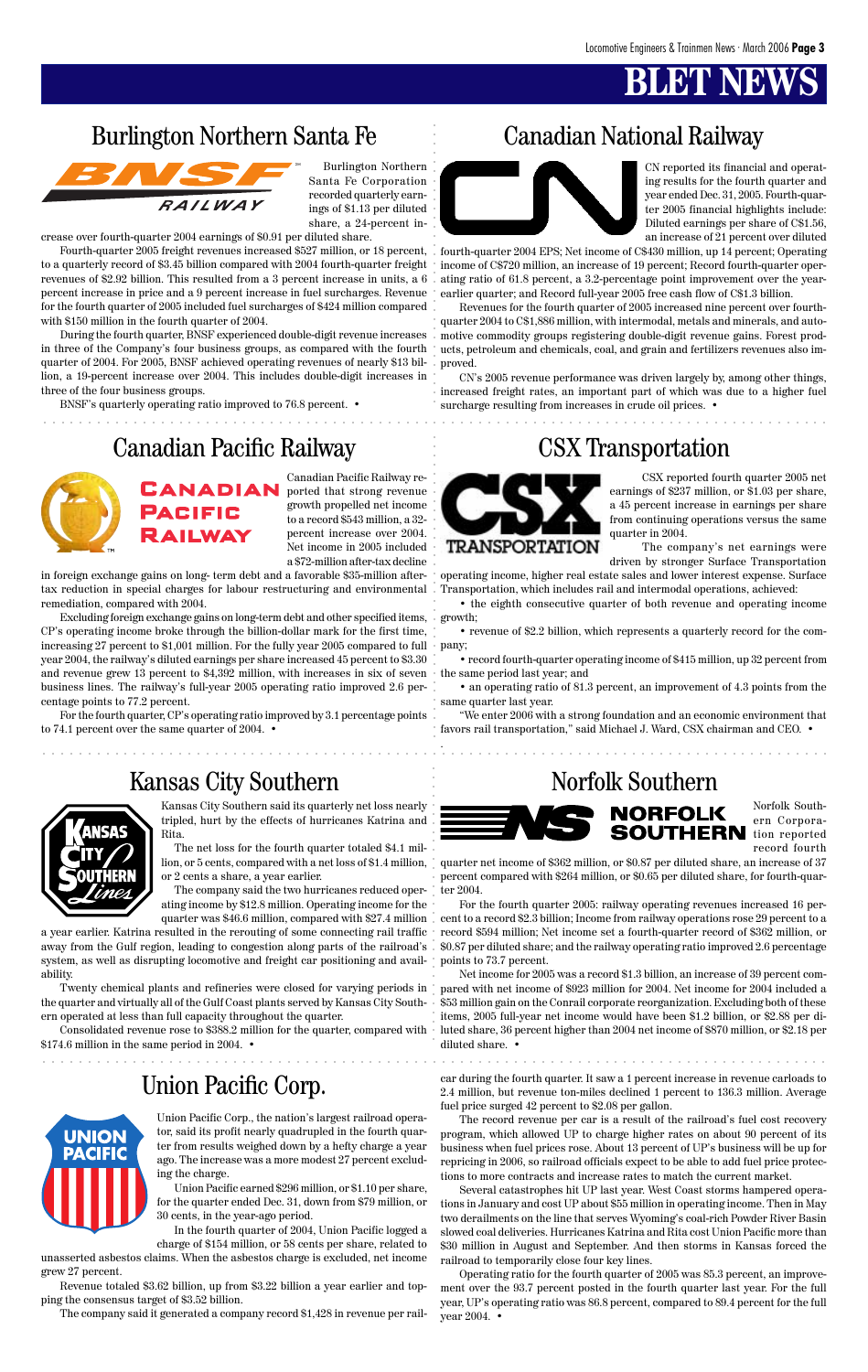# **PASSENGER RAIL NEWS**

**Delegate Nominations Complete —** All BLET General Committees of Adjustment have completed nominating delegate and alternate delegate candidates for the 27th IBT International Convention.

**Election and Certification of Delegates** — GCAs that have contested delegate elections will conduct voting by mail ballot in March and April 2006. To find out about the nomination meeting results and whether there is a contested election in your GCA go to **www.ibtvote.org** and follow the links. The information on these pages is updated regularly.

Any member may contact a delegate or alternate delegate to the IBT Convention. A member needing contact information for a delegate may ask the delegate's GCA, or may obtain that information from the Election Supervisor's office.

**Voter Participation —** If you believe that you are eligible to vote and have not received a mail ballot packet within fourteen days of the date that ballots must be received at the return post office address for counting, contact your GCA and ask to have a ballot mailed to you. To be eligible to vote, you must have your dues paid up through the month before the month of the election. For your ballot to be counted, you must be eligible to vote and your ballot must be received at the post office box for voted ballots on or before the date of the election.

**Campaign Rights** — Delegate candidates are campaigning now, and will continue through at least April 30, 2006 when the election period ends. All union members have the right to campaign actively for delegate and alternate delegate candidates and candidates for IBT international office, without fear of reprisal or retaliation. Basically, the *Rules* protect the rights of candidates and their supporters to distribute information, and the rights of members to receive campaign information. The *Rules* provide candidates with the right to distribute campaign material using the GCA's mailing list (at the candidate's expense), to display literature on tables or bulletin boards at local division meeting halls, to get information about collective bargaining agreements and worksite locations, and to campaign in employer parking lots. **Violation of candidate or member rights protected by the** *2006 Rules* **can be protested, and may subject the violator to sanctions.** Read Article VII of the *2006 Rules* for a complete description of the political and campaigning rights of members and candidates.

**Protest and Appeal Procedures** — If you believe that any of the campaigning and political rights guaranteed by the *2006 Rules* or the procedures for conducting delegate elections have been violated, or if you have been retaliated against for exercising political rights related to the election of IBT convention delegates, you can file a protest with the Election Supervisor. Protests must be in writing, and must be filed within two (2) working days of when you become aware that a violation has occurred. You can file a protest via regular mail, fax or email. Protest decisions of the Election Supervisor and the Election Appeals Master from the current IBT international officer election, and from the 2000-2001 IBT international officer election are available and searchable at **www.ibtvote.org**. For additional information on the protest and appeal procedures, please read Article XIII of the *2006 Rules*.

**Do You Want Your Own Copy of the** *2006 Rules***? —** Contact the Election Supervisor's Office in Washington, D.C. and request your copy of the *2006 Rules*. Rules booklets are available in English, Spanish and French. Call toll-free 888-IBT-2006 (888-429-2006) or send your request by email to **ElectionSupervisor@IBTvote.Org**.

Richard W. Mark Election Supervisor Office of the Election Supervisor for the International Brotherhood of Teamsters 1725 K Street, N. W. Washington, DC 20006 888-IBT-2006 (Toll Free) 202-429-0030 (Facsimile) **www.ibtvote.org**



### Election Supervisor's Fourth Report to BLET Members

Amtrak's scarce funding allocation coupled with the lingering effects of David Gunn's anti-labor ideology continues to plague the Amtrak property today and has resulted in labor/management relations becoming virtually non-existent, according to General Chairman Mark Kenny.

### Negotiations remain at a standstill for Amtrak General Committee

"Equally important, despite repeated attempts toward resolution, we have been wholly unsuccessful in moving Amtrak's Director of Labor Relations, Joseph Bress, from his insolent position with respect to negotiating a fair agreement for our members and bringing our six-year CBA battle to an end," Kenny said. "Worse still, with the directionless course Amtrak is currently following, there appears to be little opportunity, if any, for us to end that process without making our case before a PEB.

"Amtrak's meager FY 06 budget is barely enough to keep us hobbling

> along on our continuing 30-year cash starvation diet," he said. "The departure of David Gunn and his callow Operations VP, Ed Walker, may provide some marginal relief and opportunity for change.

> "But, Amtrak's over-bloated and thoroughly incompetent management staff, whose ignorance is only exceeded by their arrogance, continues to thwart any measurable change in the condition between labor/management relations. Unfortunately, we find ourselves between a rock and a hard place."

> President Bush is no longer threatening to shut down Amtrak trains that carry 68,000 passengers a day, but the BLET and other critics say the passenger railroad still is not getting enough money to become a strong alternative to airplanes and automobiles.

> Bush proposed giving Amtrak \$900 million for the fiscal year starting Oct. 1. That is \$900 million more than he proposed last year, when an outraged Congress ended up giving Amtrak \$1.3 billion.

> This time, Bush administration officials say they are funding the nation's passenger rail service because it is on a self-improvement track.

> Of the \$900 million in proposed federal money, \$500 million would go toward improving tracks, wires and other infrastructure along the Washingtonto-Boston Northeast corridor, one of a handful of Amtrak's moneymaking routes where the railroad owns most of the track. Freight companies own just more than 21,000 miles of track elsewhere in the United States, and Amtrak runs its trains on those rails.

Bush officials want to give the remaining \$400 million as grants to operate the trains, but there is no guarantee Amtrak would get all of it. The checks would not be cut unless Amtrak shows it is turning things around. Amtrak and the administration are working on criteria to judge progress. "The GCA is forced to devote our time, energy and resources toward securing federal funding for Amtrak," Kenny said. "However, when it comes to repaying that assistance in the form of a new collective bargaining agreement for our highly-skilled and dedicated work force of Passenger Engineers, Amtrak management refuses to retreat from its totally unreasonable position for even greater labor reform and substantial economic off-sets to pay for the cost of a new agreement. "The time has come for us to change that way of thinking by whatever means necessary," Kenny concluded. •

**"Amtrak's meager FY 06 budget is barely enough to keep us hobbling along on our continuing 30-year cash starvation diet."**

— General Chairman Mark Kenny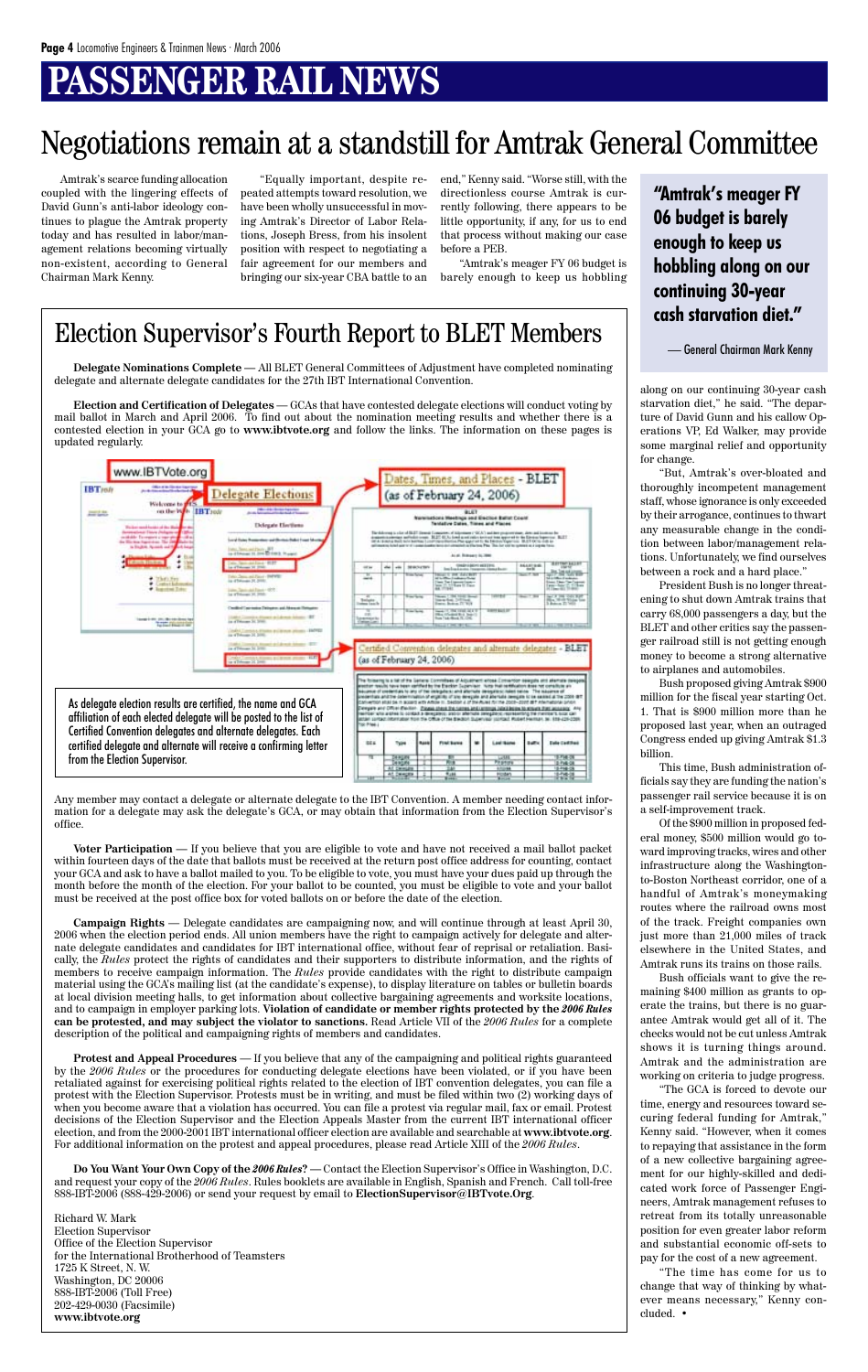# **BT NEW**

### **HOTEL RESERVATIONS**

Contact the Rushmore Plaza Holiday Inn by calling (605) 348-4000, or online at: www.rushmoreplaza.com (use booking code BLE) • The BLET room rates are \$89 for a king leisure or standard room, \$99 for a king executive room, or \$119 for a plaza suite. Deadline for the BLET rate is June 18, 2006. After that, room rates go up considerably and availability is limited.

| I plan on attending the following workshops (all workshops scheduled for Saturday, July 22): |  |                                                                                                                                                                                  |  |  |  |  |  |
|----------------------------------------------------------------------------------------------|--|----------------------------------------------------------------------------------------------------------------------------------------------------------------------------------|--|--|--|--|--|
|                                                                                              |  | Local Chairman _____________ Secretary-Treasurer _____________Legislative Representative<br>Presidents __________Website/Arbitration Research ___________Nuclear Waste Transport |  |  |  |  |  |

#### **REGISTRATION INFORMATION**

The registration fee is \$85 per BLET member. There is no registration fee required for spouse of BLET member.

**Calculation of fees (Registration fee does not apply to spouses; all other fees do): Total** Registration fee (BLET members only): ............................................................. \$85.00/member X No. of Members = \$ Rapid City Tour (July 19, members & spouses):...................................................... \$17.00/person X No. of People = \$ (Includes transportation, Journey Museum, Air & Space Museum, lunch, Dahl Fine Arts Gallery, South Dakota School of Mines and Tech. Museum) Deadwood Excursion (July 20, members & spouses):............................................. \$18.00/person X No. of People = \$ (Includes transportation, dinner, casinos and all the fun you can handle) Mt. Rushmore Trip (July 21, members & spouses):................................................. \$20.00/person X No. of People = \$ (Includes transportation, bar-b-que, sightseeing and night lighting ceremony)  $1880$  Steam Trip (July 22, spouses):  $\ldots$   $\ldots$   $\ldots$   $\ldots$   $\ldots$   $\ldots$   $\ldots$   $\ldots$   $\ldots$   $\ldots$   $\ldots$   $\ldots$   $\ldots$   $\ldots$   $\ldots$   $\ldots$   $\ldots$   $\ldots$   $\ldots$   $\ldots$   $\ldots$   $\ldots$   $\ldots$   $\ldots$   $\ldots$   $\ldots$   $\ldots$   $\ldots$   $\ldots$   $\ldots$   $\ld$ (This trip will be Saturday, July 22, during the workshops and is mainly for GIA and spouses; includes transportation, ride on the 1880 train from Keystone to Hill City, free time for shopping and lunch) Dinner (July 22, members & spouses): ................................................................... \$25.00/person X No. of People = \$ (Closing ceremonies: Includes dinner w/ semi-formal attire, raffles, mystery theater, art auction) **Total Amount Enclosed (in U.S. Funds)**: ................................................................................................................... \$ *Please mail this form, along with check or money order payable to "BLET Division 94, 2006 IWC," to:* BLET Division 94, 5001 Raven, Gillette, WY 82718 **For additional information:** Contact IWC Chairman Steve Halbrook at: halb94@bresnan.net or call Home Phone: (307) 682-2456 or Cell: (307) 660-1854

### *66th International Western Convention Rapid City, S.D. • July 18-22, 2006 Chairman: Steve Halbrook & Division 94* **IWC 2006 Registration Form**







BLET Division 94 is proud to host the 66th annual BLET-GIA International Western Convention in Rapid City, S.D., from July 17-23, 2006.

IWC Host Chairman Steve Halbrook reports that Rapid City is in the beautiful Black Hills of South Dakota, home of Mount Rushmore and a host of other quality attractions.



Tentative events include a "chuck wagon" dinner in conjunction with a stunning nighttime viewing of Mt. Rushmore. A trip to the gaming community of Deadwood is also in the works. Deadwood is a historic gold rush town that hosts a variety of medium sized casinos set in an old west atmosphere.

Division 94 is also working with the Gillette AVA Community Arts Center to host a traveling art exhibit titled "Art in Locomotion." The exhibit will host a viewing throughout the convention culminating in an auction of select pieces at the IWC's closing ceremonies.

In addition to the art auction, the closing ceremonies will feature a semiformal dinner, a raffle, and a mystery theater put on by the Balck Hills Payhouse.

And if that isn't enough, the 2006 IWC will also feature a ride on the historic 1880 train through a portion of the Black Hills. Entertainment plans also include the annual IWC golf tournament, and for the non-golfers a hosted tour to several attractions in the Rapid City area.

In addition to the entertainment venue, the BLET will offer a number of educational programs, including Local Chairman, Secretary-Treasurer, Legislative Representative and Presidents workshops. The IWC will also offer a luncheon featuring FELA representatives to inform and educate us on many issues facing our industry. Speakers will be featured from various offices such as Railroad Retirement Board and the Federal Railroad Administration. "Things are really coming together on this event, with the cooperation of our members and officers this should be a convention to be remembered," Chairman Halbrook said. Guests will stay a the Rushmore Plaza Holiday Inn in Rapid City. Use the booking code "BLE" when making reservations online. Reservations can also be made by phone at: (605) 348-4000. Brother Halbrook advises members to book their rooms as early as possible as rooms will go fast. Email: halb94@bresnan.net Phone: (307) 682-2456 Cell: (307) 660-1854 •

# **66th annual IWC in Rapid**

**City, S.D.**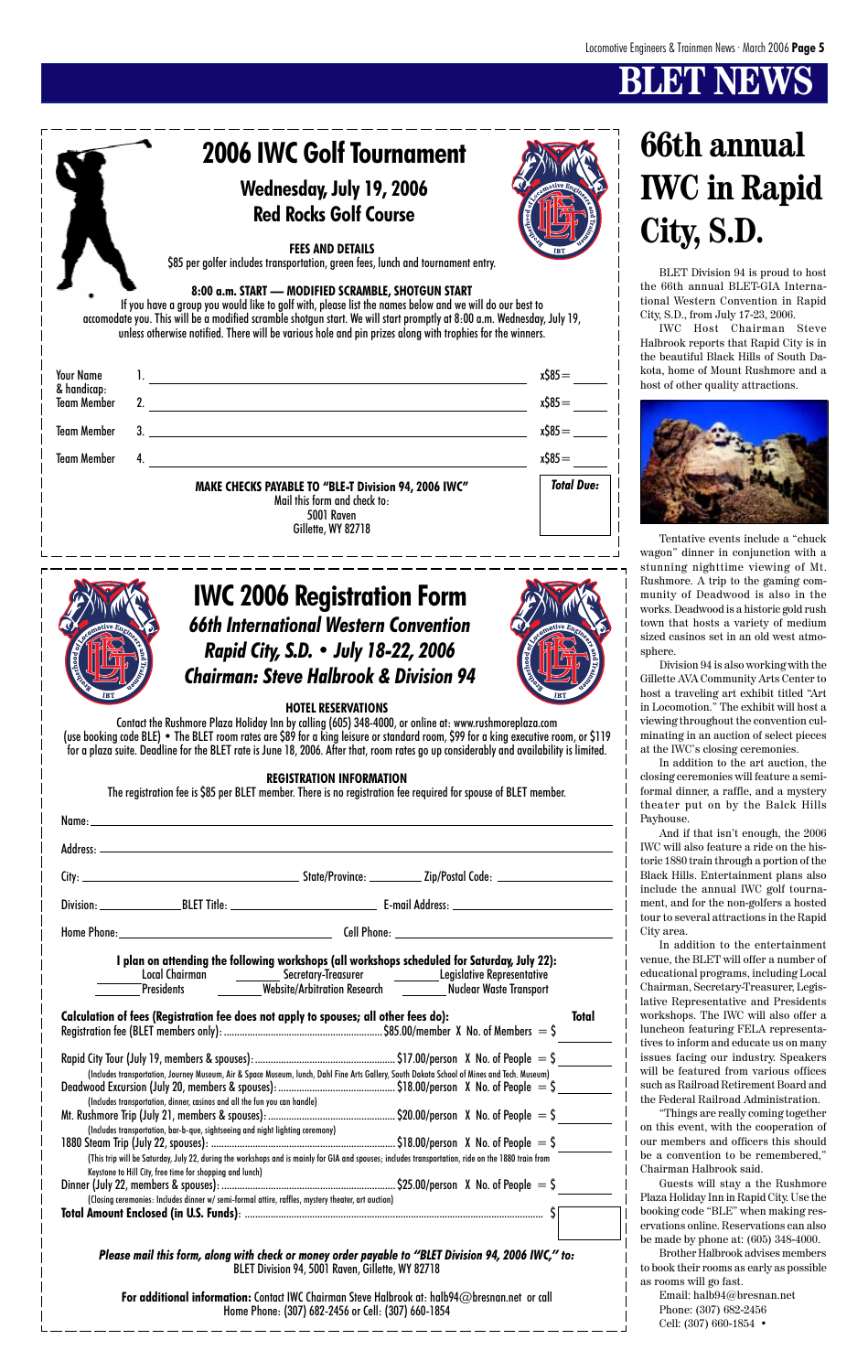# **BLET NEWS**

#### **PLEASE MAKE MEAL SELECTION FOR BANQUET AND HOW MANY OF EACH:** Filet Mignon \_\_\_\_\_\_\_\_\_\_\_\_\_\_\_\_\_\_\_\_Chicken with Lobster Florentine Stuffing \_\_\_\_\_\_\_

*Please mail this form, along with check or money order payable to "EUMA '06" to:* R.J. "Bob" Chapter, 2006 EUMA Arrangements Chairman 1770 Woodside Road • Forked River, NJ 08731

For additional information: Call Brother Chapter at (732) 453-4666; or email <rchapter@comcast.net>

 $-$ 

**I AM INTERESTED IN THE FOLLOWING WORKSHOPS:**

Local Chairman \_\_\_\_\_\_\_\_\_\_\_\_\_\_\_ Nuclear Waste Transport

There will be a Welcome Reception Monday evening, breakfast Tuesday-Friday, a luncheon Tuesday, and the banquet on Thursday with open bar and DJ for your dancing enjoyment.

|                                                                                  | 2006 EUMA Golf Outing                                                                                                                                                                                                                                                                                         |        |                        | <b>68th annual</b>                                                                                                                                                                                                                                                                                                       |
|----------------------------------------------------------------------------------|---------------------------------------------------------------------------------------------------------------------------------------------------------------------------------------------------------------------------------------------------------------------------------------------------------------|--------|------------------------|--------------------------------------------------------------------------------------------------------------------------------------------------------------------------------------------------------------------------------------------------------------------------------------------------------------------------|
|                                                                                  | <b>Wednesday, June 14, 2006</b>                                                                                                                                                                                                                                                                               |        |                        | <b>EUMA</b> in                                                                                                                                                                                                                                                                                                           |
|                                                                                  | <b>The Links at Brigantine Beach</b>                                                                                                                                                                                                                                                                          |        |                        |                                                                                                                                                                                                                                                                                                                          |
|                                                                                  |                                                                                                                                                                                                                                                                                                               |        |                        | <b>Atlantic City</b>                                                                                                                                                                                                                                                                                                     |
|                                                                                  | <b>FEES AND DETAILS</b><br>\$80 per golfer includes: Green fees-carts with GPS yardage system. Lunch buffet: Roast beef w/gravy, sausage w/peppers and<br>onions, hot dogs and hamburgers, cole slaw, baked beans, potato salad, macaroni salad and beverages.<br>9:00 a.m. SHOTGUN START - FOUR-MAN SCRAMBLE |        |                        | BLET members will converge in At-<br>lantic City, N.J., for the 68th annual<br>Eastern Union Meeting Association<br>(EUMA), June 12-16, 2006.<br>Members will stay at the Tropicana                                                                                                                                      |
| Name:                                                                            | <b>TEAM MEMBERS</b>                                                                                                                                                                                                                                                                                           | E-mail |                        | Hotel Casino & Resort on the famous<br>Atlantic City Boardwalk. A room rate                                                                                                                                                                                                                                              |
|                                                                                  |                                                                                                                                                                                                                                                                                                               |        |                        | of \$97 per night has been secured.<br>To register, please contact the<br>Tropicana at (800) 247-8767 and ask for<br>the BLET-EUMA room rate. The dead-<br>line for hotel registration is May 29.<br>The annual EUMA golf outing is<br>slated for Wednesday, June 14, at The<br>Links at Brigantine Beach. The golf reg- |
|                                                                                  | <b>MAKE CHECKS PAYABLE TO "EUMA 2006"</b>                                                                                                                                                                                                                                                                     |        |                        | istration fee includes green fees and<br>golf carts with GPS yardage systems.                                                                                                                                                                                                                                            |
|                                                                                  | Mail this form and check to:<br>Sonny Kertesz, EUMA Golf Chairman • 2 Debbie Drive • Brick, NJ 08724 • Questions? Call: (732) 458-7642                                                                                                                                                                        |        |                        | For those non-golfers in the group,<br>the EUMA is considering a fishing trip.<br>A sight-seeing/shopping trip to Cape<br>May, N.J., is also scheduled for June 14.<br>Brother R.J. "Bob" Chapter is the                                                                                                                 |
|                                                                                  | <b>EUMA 2006 Registration Form</b>                                                                                                                                                                                                                                                                            |        |                        | 2006 EUMA Arrangements Chairman.<br>Individuals with questions should con-<br>tact Brother Chapter at: 1770 Woodside                                                                                                                                                                                                     |
|                                                                                  | 68th annual Eastern Union Meeting Association                                                                                                                                                                                                                                                                 |        | $n^{\text{otive}} E_n$ | Road, Forked River, NJ, 08731, or by                                                                                                                                                                                                                                                                                     |
|                                                                                  | Atlantic City, N.J. • June 12-16, 2006                                                                                                                                                                                                                                                                        |        |                        | phone, (732) 453-4666, or via the<br>Internet, rehapter@comcast.net. •                                                                                                                                                                                                                                                   |
|                                                                                  | <b>HOTEL RESERVATIONS</b>                                                                                                                                                                                                                                                                                     |        |                        | <b>Rail Security</b>                                                                                                                                                                                                                                                                                                     |
|                                                                                  | Contact the Tropicana Hotel Casino & Resort, Brighton and the Boardwalk, by calling (800) 247-8767.<br>Be sure to ask for the BLET-EUMA rate of \$97.00 per night. Hotel registration deadline is May 29, 2006.                                                                                               |        |                        | <b>Continued from Page 1</b>                                                                                                                                                                                                                                                                                             |
|                                                                                  | <b>EUMA REGISTRATION INFORMATION</b><br>Pre-registration fee is \$110.00 (if paid after June 1, the fee is \$130.00). The fee for children under 12 is<br>\$75.00 (if paid after June 1, the fee is \$95.00). If you are NOT going to the banquet, deduct \$20.00 per person.                                 |        |                        | railroad industry doesn't always do<br>such a great job at holding itself ac-<br>countable for the safety of its employ-<br>ees and the public," BLET National<br>President Don M. Hahs said. "We have<br>seen this evident repeatedly in the case                                                                       |
|                                                                                  |                                                                                                                                                                                                                                                                                                               |        |                        | of remote control technology, crew size<br>reductions and lack of infrastructure                                                                                                                                                                                                                                         |
|                                                                                  |                                                                                                                                                                                                                                                                                                               |        |                        | investment — they are willing to put<br>profits above the lives of people. The                                                                                                                                                                                                                                           |
|                                                                                  |                                                                                                                                                                                                                                                                                                               |        |                        | underlying and unspoken factor in their<br>opposition to this legislation is that it                                                                                                                                                                                                                                     |
|                                                                                  |                                                                                                                                                                                                                                                                                                               |        |                        | would cost them money. And safety is a<br>low priority when it comes to lining                                                                                                                                                                                                                                           |
|                                                                                  |                                                                                                                                                                                                                                                                                                               |        |                        | their pockets.                                                                                                                                                                                                                                                                                                           |
|                                                                                  |                                                                                                                                                                                                                                                                                                               |        |                        | "The AAR wonders in its letter why<br>railroad workers are singled out in this                                                                                                                                                                                                                                           |
| Number of children attending: ________________ Ages: ___________________________ |                                                                                                                                                                                                                                                                                                               |        |                        | legislation. But they can find the an-<br>swer right on their own website when<br>they say: 'Railroads are the vital link                                                                                                                                                                                                |

For those not attending the golf tournament on Wednesday, June 14, we are considering an afternoon fishing trip (depending on interest). Trip will include: equipment, lunch and refreshments. Cost will be \$30 per person to be paid at registration. If interested, show number to attend:

There will also be a sight-seeing/shopping trip to Cape May, N.J., on Wednesday, June 14, at no additional cost. If interested, show number for Cape May trip:

to our economic future. More than 40

percent of all U.S. freight moves by rail - more than from any other single mode of transportation.' Rail workers need government involvement in their training simply because of their importance to the nation's economy and the types of goods that are moved by the rails.

"The government saw fit to single out railroad workers in 1926, with the enactment of the Railway Labor Act, which recognized that railroad workers were different than other workers and needed special regulations to govern their work.

"As I have said before, this bill goes a long way towards addressing the woeful lack of security training given to railroad workers. It recognizes that these men and women are our first line of defense against terror on the railroads and addresses the need for training, so this defense may be more effective." •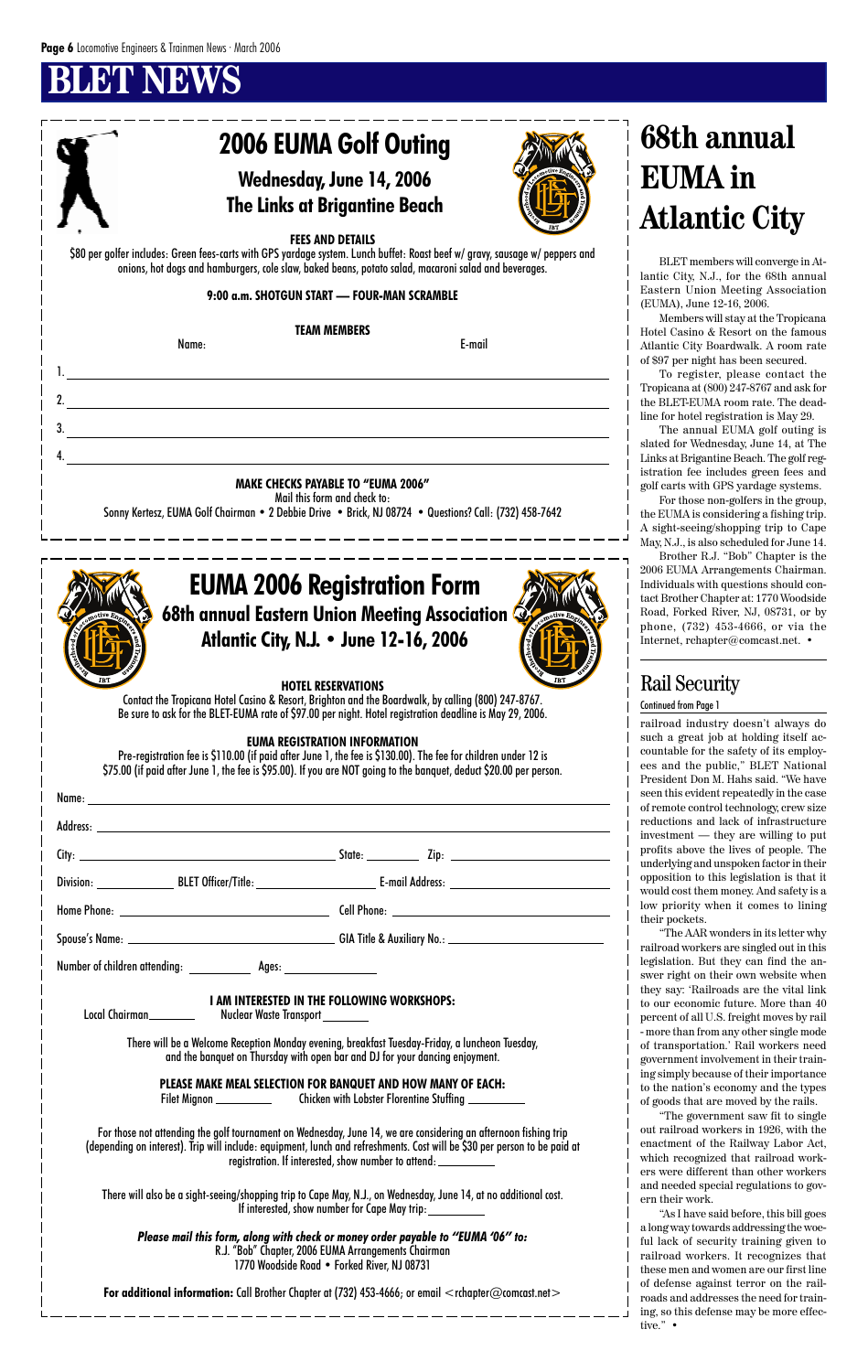# **BLET NEWS**

### **79th annual Southeastern Meeting Association Chattanooga, Tenn. • June 4-9, 2006 SMA 2006 Registration Form**

### **HOTEL RESERVATIONS**

Chattanooga Marriott, Two Carter Plaza, Chattanooga, Tenn., (800) 228-9290. Be sure to ask for the BLET room rate of \$97 per night (\$110 for double room). Make online reservations at www.marriott.com/chadt (group code is "BLEBLEA").Registration deadline for the BLET room rate is May 14, 2006.

### **REGISTRATION INFORMATION**

Early Bird Registration costs/activity fee is \$65.00 per person registering and paying-in-full by April 30, 2006 (registration after April 30 is \$75.00 per person). All BLET members must also pay \$20 SMA dues. There is a \$60.00 per person golf tournament fee.

| 1. ______ Dinner cruise (June 5)<br>1. _____Dinner cruise (June 5)<br>2. _____Casino night (June 6)                  Shopping trip (June 8)<br>3. _____Creative Discovery Museum (kids) (June 5)   7. _______Banquet/dance (June 8) | If you are interested in any of the following activities, please indicate the number attending |
|-------------------------------------------------------------------------------------------------------------------------------------------------------------------------------------------------------------------------------------|------------------------------------------------------------------------------------------------|
|                                                                                                                                                                                                                                     |                                                                                                |



Hosted by Travis L. Reed and the members of BLET Division 198 and Division 205, the 79th annual BLET-GIA Southeastern Meeting Association will be held at the Chattanooga Marriott from June 4-9, 2006.

Named one of Outside Magazine's Top 10 Cities in which to Live Big, Play Hard, and Work (If You Must), one of America's Top Five Family Vacation Cities by FamilyFun Magazine, and one of NPR Morning Edition's Great Cities, Chattanooga offers an assortment of exciting attractions, scenic beauty, incredible history, and romantic escapes.

Activities at the 2006 SMA will include a dinner cruise; a trip to the hands-on Discovery Museum for the kids; a Casino Night at the Chattanooga Trade Center Atrium; the annual golf tournament; the SMA Harley Davidson ride; a sight-seeing tour of the Tennessee aquarium (the world's largest

# **79th annual SMA hosted in Chattanooga**

freshwater aquarium), Rudy Falls and Rock City; and the annual banquet and dance.

Members can make hotel reservations at the Chattanooga Marriott by calling (800) 228-9290 or on the Internet at www.marriott.com/chadt. When registering online, be sure to use Group Code "BLEBLEA." Room rates are \$97 per night (\$110 for a double). The deadline for this room rate is May 14.

The SMA is offering an early-bird registration of \$65 per person for those who register and pay-in-full by April 30. After that date, the SMA registration fee will be \$75 per person.

The city of Chattanooga offers a host of outdoor leisure time activities, including: Whitewater rafting; hang gliding; caving; rock climbing and rappelling; canoeing; kayaking; horseback riding; hiking; cycling; and bird watching. •

### **2006 SMA Tentative Agenda**

#### **Sunday, June 4, 2006**

- 9 a.m.-4:00 p.m.: Registration
- 3:30 p.m.-6 p.m.: Reception; Light Hors
- d'oeuvres served; Dinner on your own

### **Monday, June 5, 2006**

- 9 a.m.-5 p.m.: Registration
- 7 a.m.-9 a.m.: Breakfast
- 8:30 a.m.-9:45a.m.: Opening ceremony
- 9:50 a.m.-11:30 a.m.: BLET open mtg.
- 11:45 a.m.-1 p.m.: Lunch
- 1:15 p.m.-2:55 p.m: BLET closed meeting
- Open: GIA open business meeting; All
- spouses & family welcome
- 3 p.m.- 5:15 p.m.: Red Block
- 5:30 p.m.: Busses load for Dinner Cruise
- 5:30 p.m.: Discovery Museum for kids

### **Tuesday, June 6, 2006**

• 7 a.m.-9 a.m.: Breakfast

• 8:30 a.m.-9:45a.m.: BLET closed mtg. • 10 a.m.- 4 p.m.: Workshops (Local Chairmen; Legislative Representatives; Secretary-Treasurers; Radiation Class; and DLC Legal Fair)

- Noon-1 p.m.: GIA luncheon
- 1 p.m.-4 p.m.: GIA workshop

• 6:30 p.m.- 9:30 p.m: Casino Night (Chattanooga Trade Center Atrium; Heavy hors d'oeuvres served) **Wednesday, June 7, 2006** • 7 a.m.-9 a.m.: Breakfast • 8 a.m.-5 p.m.: Golf tournament • 8 a.m.-5 p.m.: Harley Davidson ride • 8 a.m.-5 p.m.: Sight-seeing tour (Tennessee Aquarium, Rudy Falls, Rock City) **Thursday, June 8, 2006** • 7 a.m.-9 a.m.: Breakfast • 8:30 a.m.-11:30 a.m: BLET closed mtg. • 11:30 a.m.-12:45 p.m.: Lunch • 1 p.m.- 2:30 p.m.: BLET closed mtg. • Open: Radiation safety class, DLC Legal Fair • 9 a.m.-5 p.m.: Shopping trip • 7 p.m.-11 p.m.: Banquet/dance **• • • For more details, members may contact Chairman Travis L. Reed: E-mail: TLReed@bellsouth.net Phone: (423) 304-3313.**



The Southern Belle Riverboat nearing the Walnut Street Bridge in Chattanooga, Tenn. BLET members can enjoy this and many other entertainment options during the 2006 SMA in Chattanooga. (Photo courtesy the Chattanooga Area CVB.)